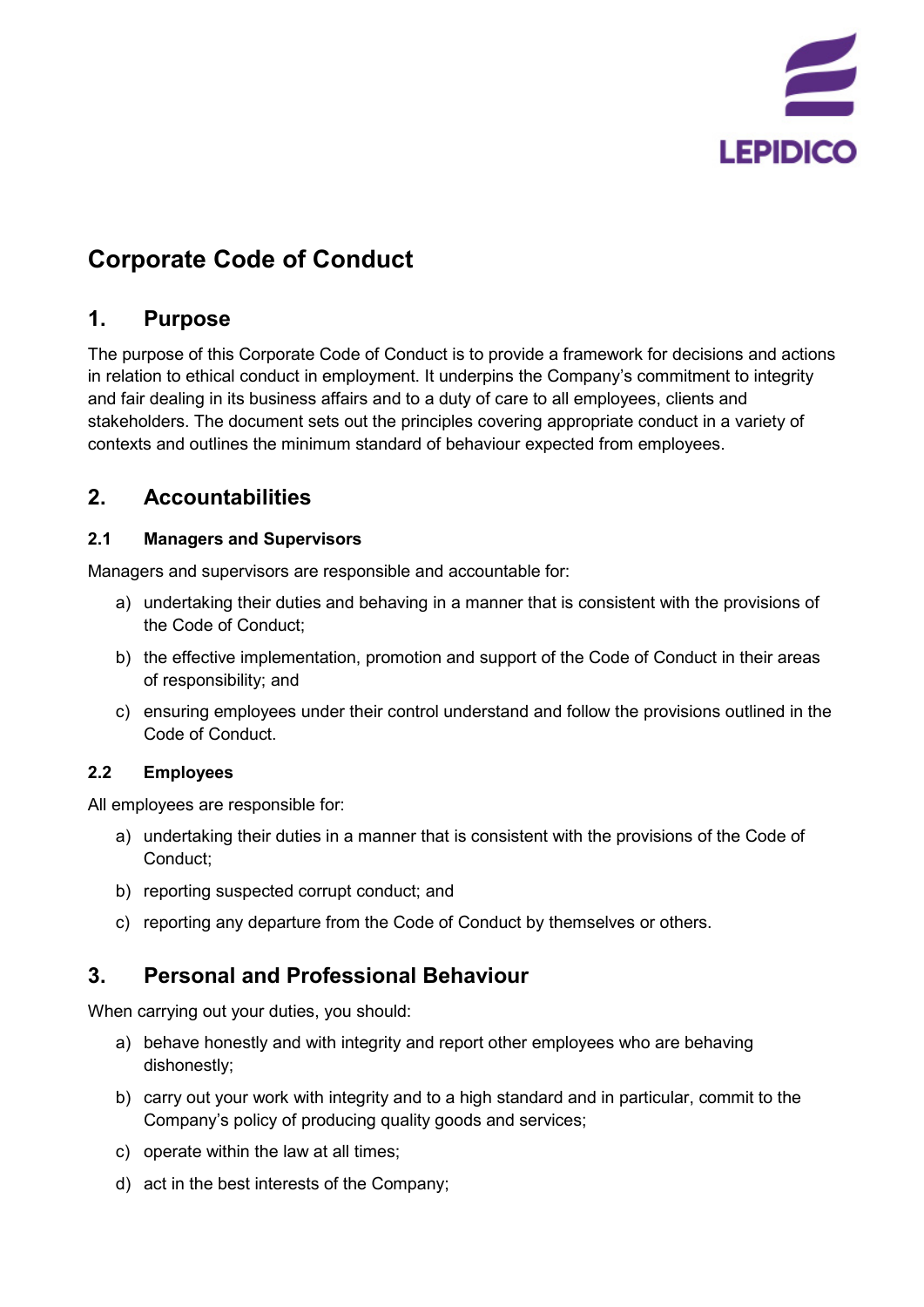- e) follow the policies of the Company; and
- f) act in an appropriate business-like manner when representing the Company in public forums.

### **4. Conflict of Interest**

Potential for conflict of interest arises when it is likely that you could be influenced, or it could be perceived that you are influenced by a personal interest when carrying out your duties. Conflicts of interest that lead to biased decision making may constitute corrupt conduct.

- a) Some situations that may give rise to a conflict of interest include situations where you have:
	- i. financial interests in a matter the Company deals with or you are aware that your friends or relatives have a financial interest in the matter;
	- ii. directorships/management of outside organisations;
	- iii. membership of boards of outside organisations;
	- iv. personal relationships with people the Company is dealing with which go beyond the level of a professional working relationship;
	- v. secondary employment, business, commercial, or other activities outside of the workplace which impacts on your duty and obligations to the Company;
	- vi. access to information that can be used for personal gain; and
	- vii. offer of an inducement.
- b) You may often be the only person aware of the potential for conflict. It is your responsibility to avoid any conflict from arising that could compromise your ability to perform your duties impartially. You must report any potential or actual conflicts of interest to your manager.
- c) If you are uncertain whether a conflict exists, you should discuss that matter with your manager and attempt to resolve any conflicts that may exist.
- d) You must not submit or accept any bribe, or other improper inducement. Any such inducements are to be reported to your manager.

#### **5. Public and Media Comment**

- a) Individuals have a right to give their opinions on political and social issues in their private capacity as members of the community.
- b) Employees must not make official comment on matters relating to the Company unless they are:
	- i. authorised to do so by the Chief Executive Officer/Managing Director; or
	- ii. giving evidence in court; or
	- iii. otherwise authorised or required to by law.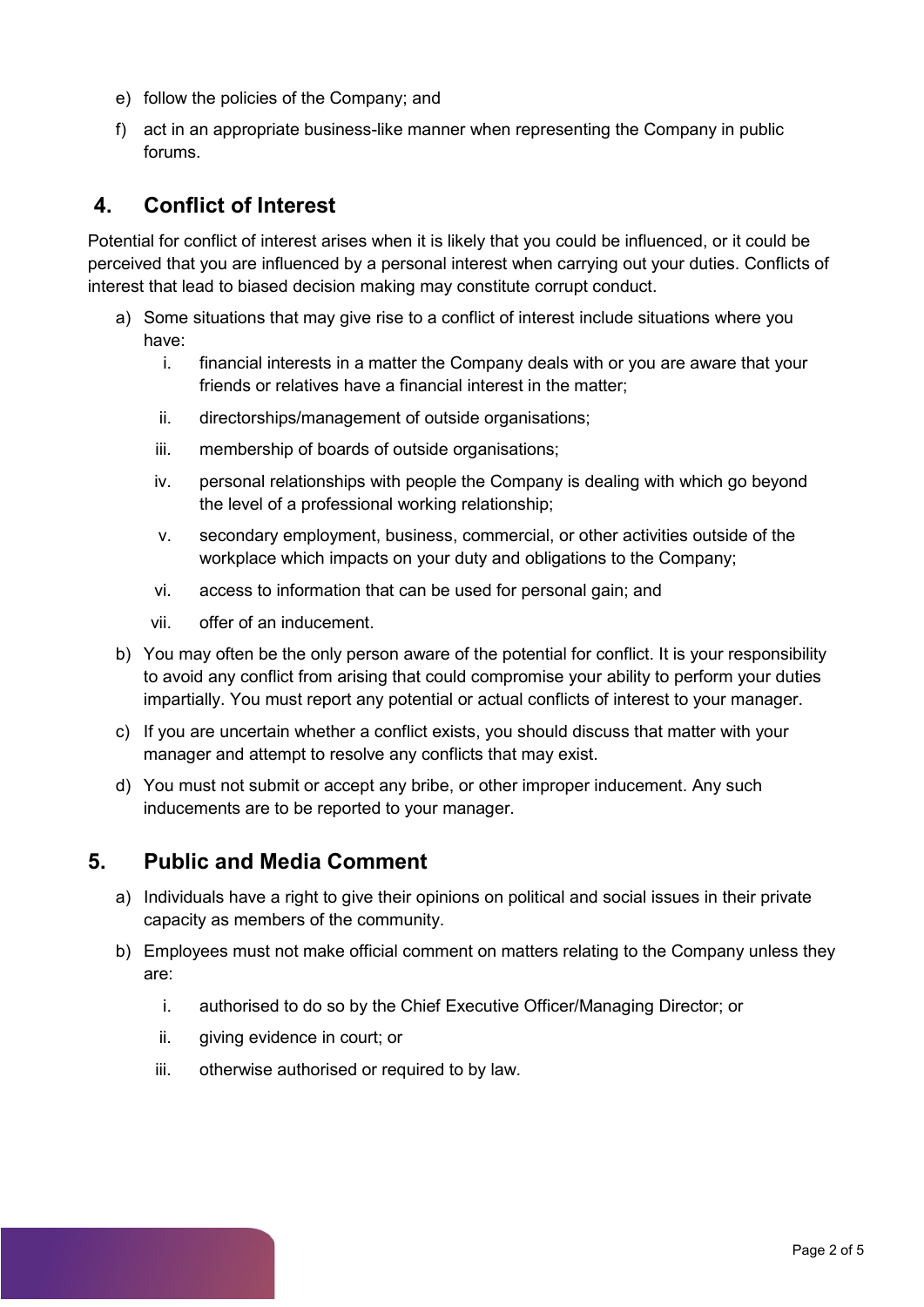- c) Employees must not release unpublished or privileged information unless they have the authority to do so from the Chief Executive Officer/Managing Director.
- d) The above restrictions apply except where prohibited by law, for example in relation to "whistleblowing".

### **6. Use of Company Resources**

Requests to use Company resources outside core business time should be referred to management for approval.

If employees are authorised to use Company resources outside core business times they must take responsibility for maintaining, replacing, and safeguarding the property and following any special directions or conditions that apply.

Employees using Company resources without obtaining prior approval could face disciplinary and/or criminal action. Company resources are not to be used for any private commercial purposes.

## **7. Security of Information**

Employees are to make sure that confidential and sensitive information cannot be accessed by unauthorised persons. Sensitive material should be securely stored overnight or when unattended. Employees must ensure that confidential information is only disclosed or discussed with people who are authorised to have access to it. It is considered a serious act of misconduct to deliberately release confidential documents or information to unauthorised persons, and may incur disciplinary action.

## **8. Intellectual Property/Copyright**

Intellectual property includes the rights relating to scientific discoveries, industrial designs, trademarks, service marks, commercial names ad designations, and inventions and is valuable to the Company.

The Company is the owner of intellectual property created by employees in the course of their employment unless a specific prior agreement has been made. Employees must obtain written permission to use any such intellectual property from the Company Secretary/Chairman before making any use of that property for purposes other than as required in their role as employee.

## **9. Discrimination and Harassment**

Employees must not harass, discriminate, or support others who harass and discriminate against colleagues or members of the public on the grounds of sex, pregnancy, marital status, age, race (including their colour, nationality, descent, ethnic or religious background), physical or intellectual impairment, homosexuality or transgender.

Such harassment or discrimination may constitute an offence under legislation. The Company's executives should understand and apply the principles of equal employment opportunity.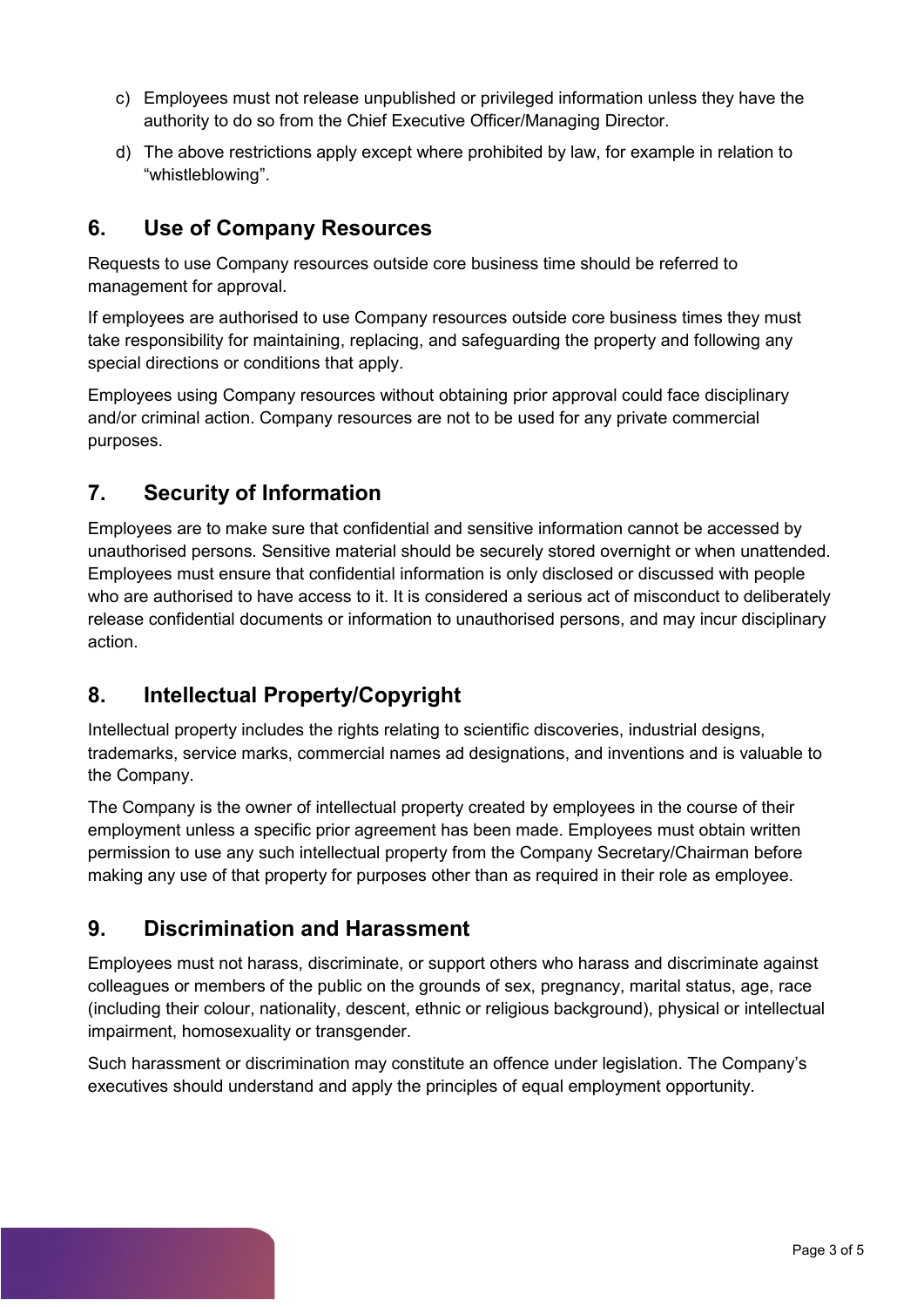### **10. Corrupt Conduct**

Corrupt conduct involves the dishonest or partial use of power or position which results in one person/group being advantaged over another. Corruption can take many forms including, but not limited to:

- a) official misconduct;
- b) bribery and blackmail;
- c) unauthorised use of confidential information;
- d) fraud; and
- e) theft.

Corrupt conduct will not be tolerated by the Company. Disciplinary action up to and including dismissal will be taken in the event of any employee participating in corrupt conduct.

## **11. Occupational Health and Safety**

It is the responsibility of all employees to act in accordance with occupational health and safety legislation, regulations and policies applicable to their respective organisations and to use security and safety equipment provided.

Specifically all employees are responsible for safety in their work area by:

- a) following the safety and security directives of management;
- b) advising management of areas where there is potential problem in safety and reporting suspicious occurrences; and
- c) minimising risks in the workplace.

#### **12. Legislation**

It is essential that all employees comply with the laws and regulations of the countries in which we operate. Violations of such laws may have serious consequences for the Company and any individuals concerned. Any known violation must be reported immediately to management.

#### **13. Fair Dealing**

The Company aims to succeed through fair and honest competition and not through unethical or illegal business practices. Each employee should endeavour to deal fairly with the Company's suppliers, customers and other employees.

#### **14. Insider Trading**

All employees must observe the Company's "Trading Policy". In conjunction with the legal prohibition on dealing in the Company's securities when in possession of unpublished price sensitive information, the Company has established specific time periods when Directors, management and employees are permitted to buy and sell the Company's securities.